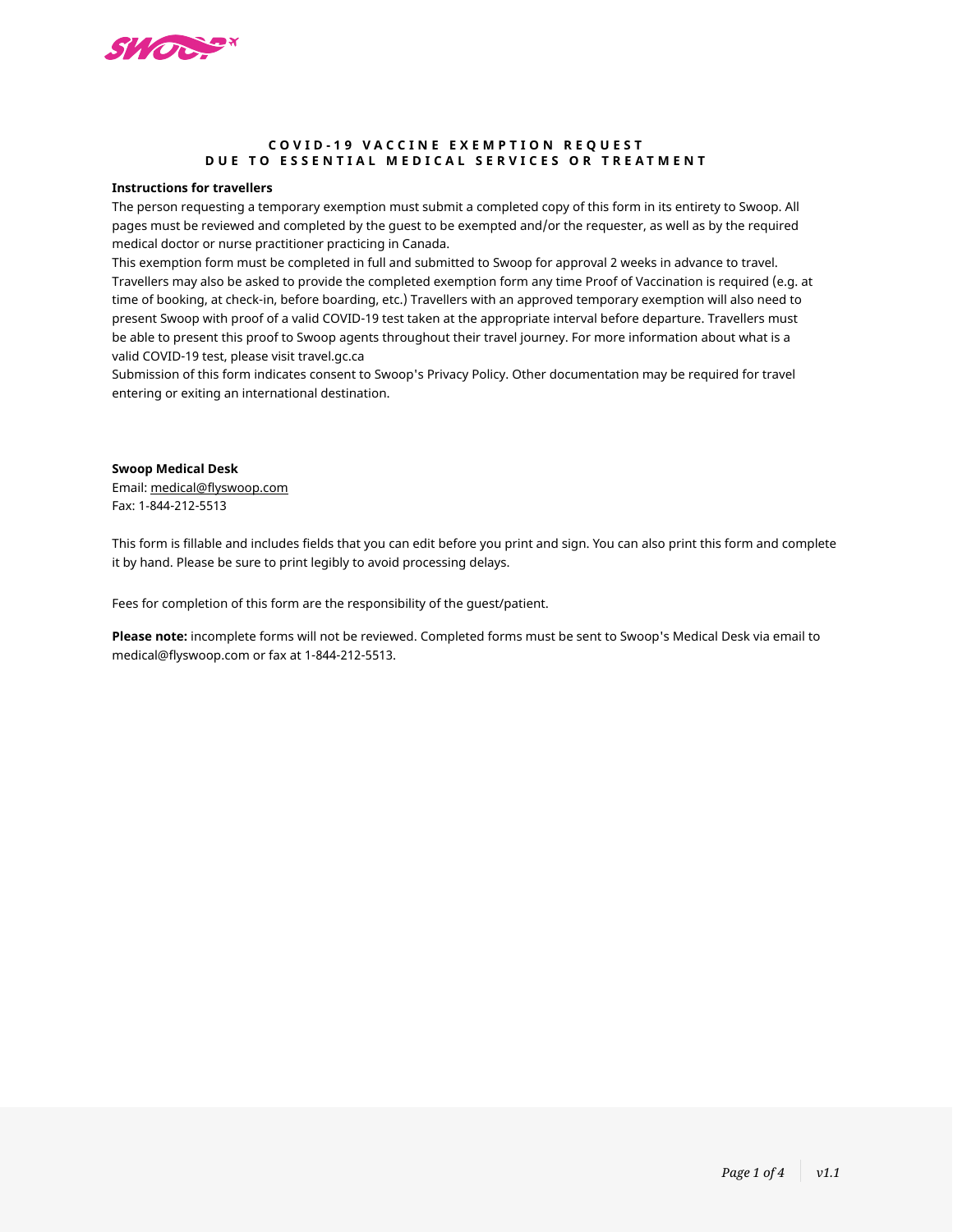|                                                                    |                           |             |            | <b>Traveller name</b> |             |  |  |
|--------------------------------------------------------------------|---------------------------|-------------|------------|-----------------------|-------------|--|--|
|                                                                    |                           |             |            |                       |             |  |  |
|                                                                    |                           |             |            |                       |             |  |  |
|                                                                    | TRAVELLER TO BE EXEMPTE D |             |            |                       |             |  |  |
| Last name (provide name exactly as shown on travel identification) |                           |             | First name |                       | Middle name |  |  |
|                                                                    |                           |             |            |                       |             |  |  |
| <b>Birthdate</b>                                                   | MM/DD/YYYY                | Gender      |            |                       |             |  |  |
|                                                                    |                           | Female<br>O |            | Male<br>(             |             |  |  |
| E-mail                                                             |                           |             |            | Contact number        |             |  |  |
|                                                                    |                           |             |            |                       |             |  |  |
| <b>Address</b>                                                     |                           |             |            | Town/City             |             |  |  |
|                                                                    |                           |             |            |                       |             |  |  |
| Province                                                           | Postal code               |             |            | Country               |             |  |  |
|                                                                    |                           |             |            |                       |             |  |  |

# **ALTERNATE CONTACT/REQUESTER'S INFORMATION**

Please provide an alternate contact (a parent, guardian or decision maker) if guest is a child or cannot advocate for themselves. The alternate contact may speak on guest's behalf for follow up questions and will have access to the result of this application.

| First name                                    |                 | Last name |                                                       |  |
|-----------------------------------------------|-----------------|-----------|-------------------------------------------------------|--|
|                                               |                 |           |                                                       |  |
| Relationship to traveller                     |                 |           |                                                       |  |
|                                               |                 |           |                                                       |  |
| <b>Address</b>                                |                 |           | Town/City                                             |  |
|                                               |                 |           |                                                       |  |
| Province/State                                | Postal code/ZIP |           | Country                                               |  |
|                                               |                 |           |                                                       |  |
| <b>E-mail</b> (if different than traveller's) |                 |           | <b>Contact number</b> (if different than traveller's) |  |
|                                               |                 |           |                                                       |  |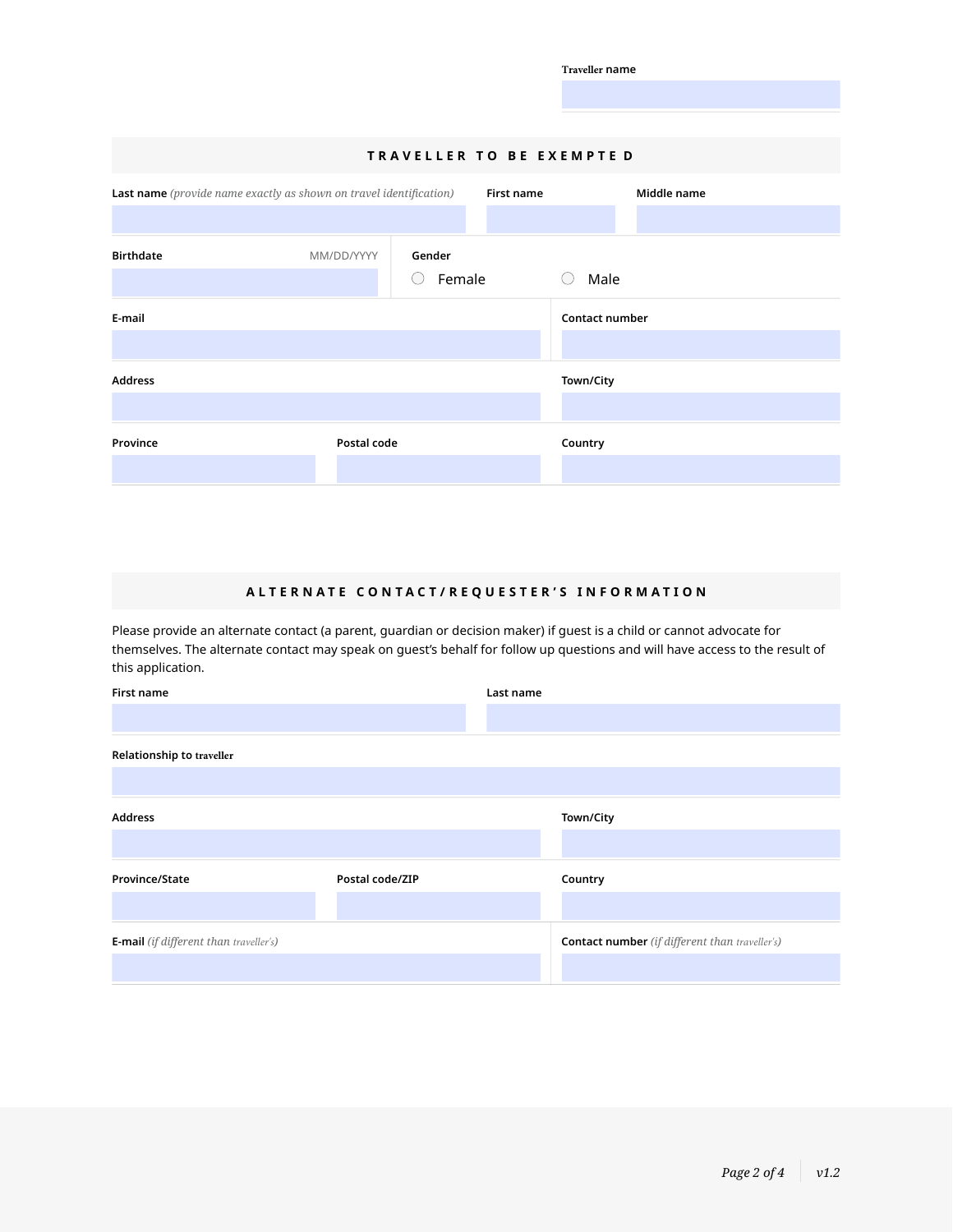| <b>Traveller</b> name |  |
|-----------------------|--|
|-----------------------|--|

#### **TRAVEL INFORMATION**

Please provide the following travel details for the traveller for which a temporary exemption is

| requested. Date of departure              | MM/DD/YYYY | Departure city/airport |                              |            |
|-------------------------------------------|------------|------------------------|------------------------------|------------|
|                                           |            |                        |                              |            |
| <b>Travel code</b> (itinerary PNR number) |            |                        | <b>Estimated return date</b> | MM/DD/YYYY |
|                                           |            |                        |                              |            |

### **CONFIRMATION BY A MEDICAL DOCTOR OR NURSE PRACTITIONER PRACTICING IN CANADA**

| , hereby confirm that the person to be exempted above is travelling for the         |
|-------------------------------------------------------------------------------------|
| (full name of medical doctor or nurse practitioner)                                 |
| purposo of obtaining essential modical sensions ar treatment, as briefly described. |

purpose of obtaining essential medical services or treatment, as briefly described.

**Please describe the essential medical service or treatment the patient is to receive**

**Date(s) of appointment for which travel is required** 

**Name and address of medical facility where treatment is to take place**

**Does this passenger require an escort/companion traveller?** No  $\bigcirc$  No  $\bigcirc$  Yes

**If yes, name of escort/companion traveller**

| Signature                                         |             | <b>Full name</b> |           |      |            |
|---------------------------------------------------|-------------|------------------|-----------|------|------------|
| Provincial/Territorial Certificate/License Number |             |                  |           | Date | MM/DD/YYYY |
| <b>Address</b>                                    |             |                  | Town/City |      |            |
| Province                                          | Postal code |                  | Country   |      |            |
| Physician office stamp required                   |             |                  |           |      |            |